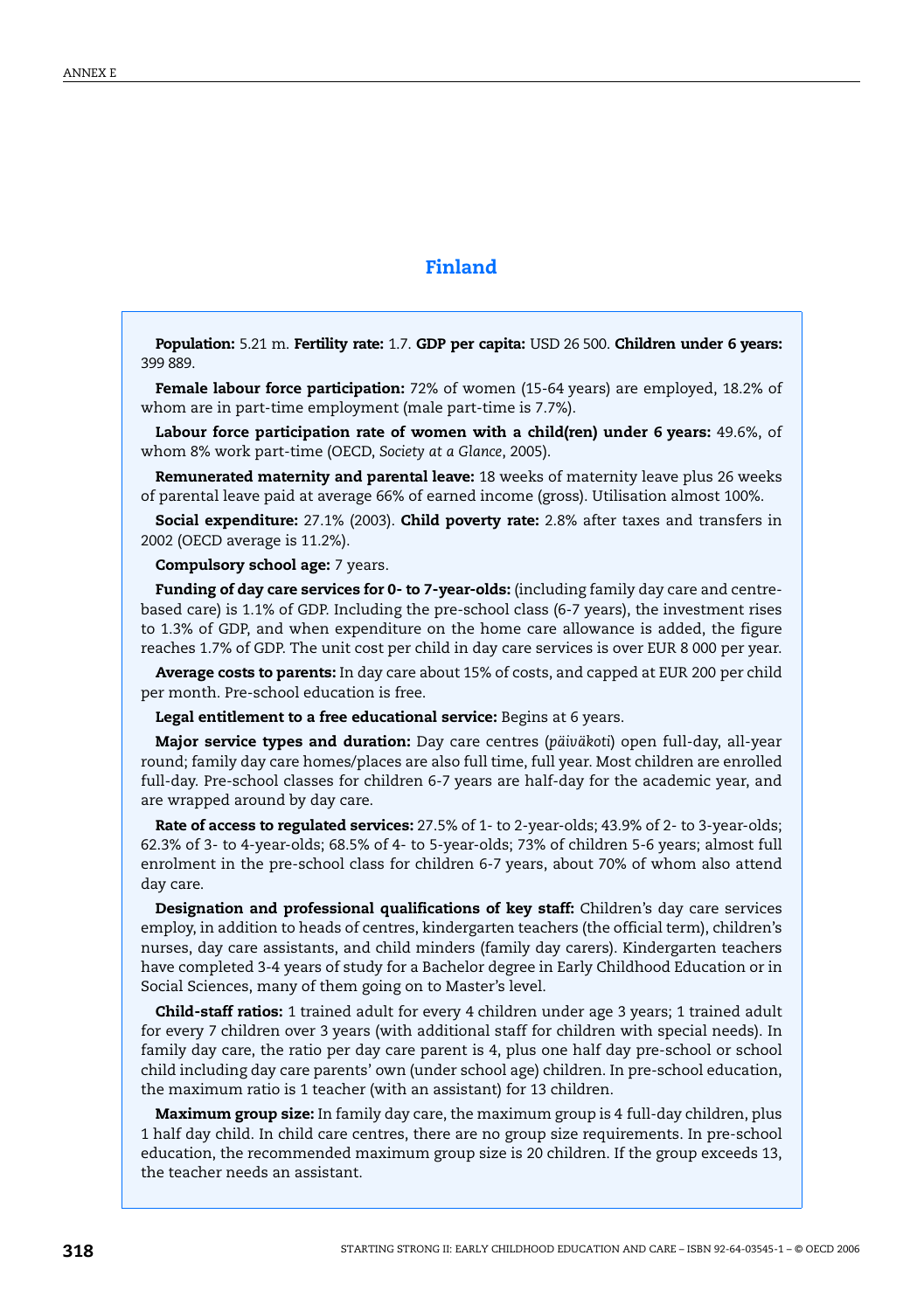# *Auspices*

In Finland, early childhood policy is intended to support the development and learning of young children and enable them to become ethically responsible members of society. Policy is built on clear understandings by all stakeholders that a creative cohesive society depends on social justice and concern for the rights and responsibilities of all, including children. Respect for mutuality (the possibilities of all different participants and stakeholders to be involved in the development process in an open dialogue) underpins the development of the national ECEC framework launched in 2002, which defines the main principles and guidelines to develop early childhood services across Finland.

Government responsibility for ECEC from 0-6 years rests primarily with the Ministry of Social Affairs and Health. The ministry is responsible for the *National Policy Definition Concerning ECEC*, allowances to parents and service providers, maternity grant, health care, child and family counselling, child welfare and home help services. The National Research and Development Centre for Welfare and Health (STAKES) has guided the formulation of the *National Curriculum Guidelines in ECEC* for children 0-6 years of age. The Ministry of Education has responsibility for pre-school education for 6-year-olds and morning and afternoon activities for school children. The National Board of Education has responsibility for the curricular orientation of pre-school education. The Ministry of Labour is responsible for parental and care leave.

Municipalities are fully responsible for the implementation and steering of the services in their own localities. In turn, Provincial State Offices monitor the activities of municipalities and provide an annual evaluation of social welfare services. The subjective right of each child to day care, following the parental leave period and until entry to primary school at age 7, is a powerful catalyst underpinning legislative and policy developments. This unconditional right to day care includes the right of parents to choose a home-care allowance instead of municipal day care for their child until the youngest child in the family turns 3.

# *Context*

*Labour force rates:* In 2004, 72% of women participated in the Finnish labour force, down from 73.4% in 1990. 18.2% of this number are in part-time employment, compared to 7.7% of men in part-time work. (OECD, *Employment Outlook*, 2005). The percentage of women with at least one child below 6 years who participate is 49.6%, and their share in part-time employment is 8% (OECD, *Society at a Glance*, 2005). The percentage of women with a child below 3 years who participate in full-time employment is 42.7%, of whom 8.5% work part time. The relatively low participation rate may be a result of the 3-year child care leave that may be taken by a parent after the birth of a child (see below).

*Parental leave and home care leave:* Finland offers universal 18 weeks maternity leave, plus 26 weeks paid parental leave. The level of payment is determined according to income earned, being approximately 66% of an employee's pay, and includes a minimum set rate of EUR 15.20/day for 6 days per week (2004). Further, paternity leave of 3 weeks maximum is also granted, which can be taken by fathers during maternity and/or parental leave time. If the father also takes at least two weeks of parental leave he gets two extra weeks of paternity leave, which he can have after the parental leave period. For parents opting not to enrol their children in municipal day care, child care leave can be taken full time or part time until the youngest child turns 3, during which time a flat-rate benefit is paid to the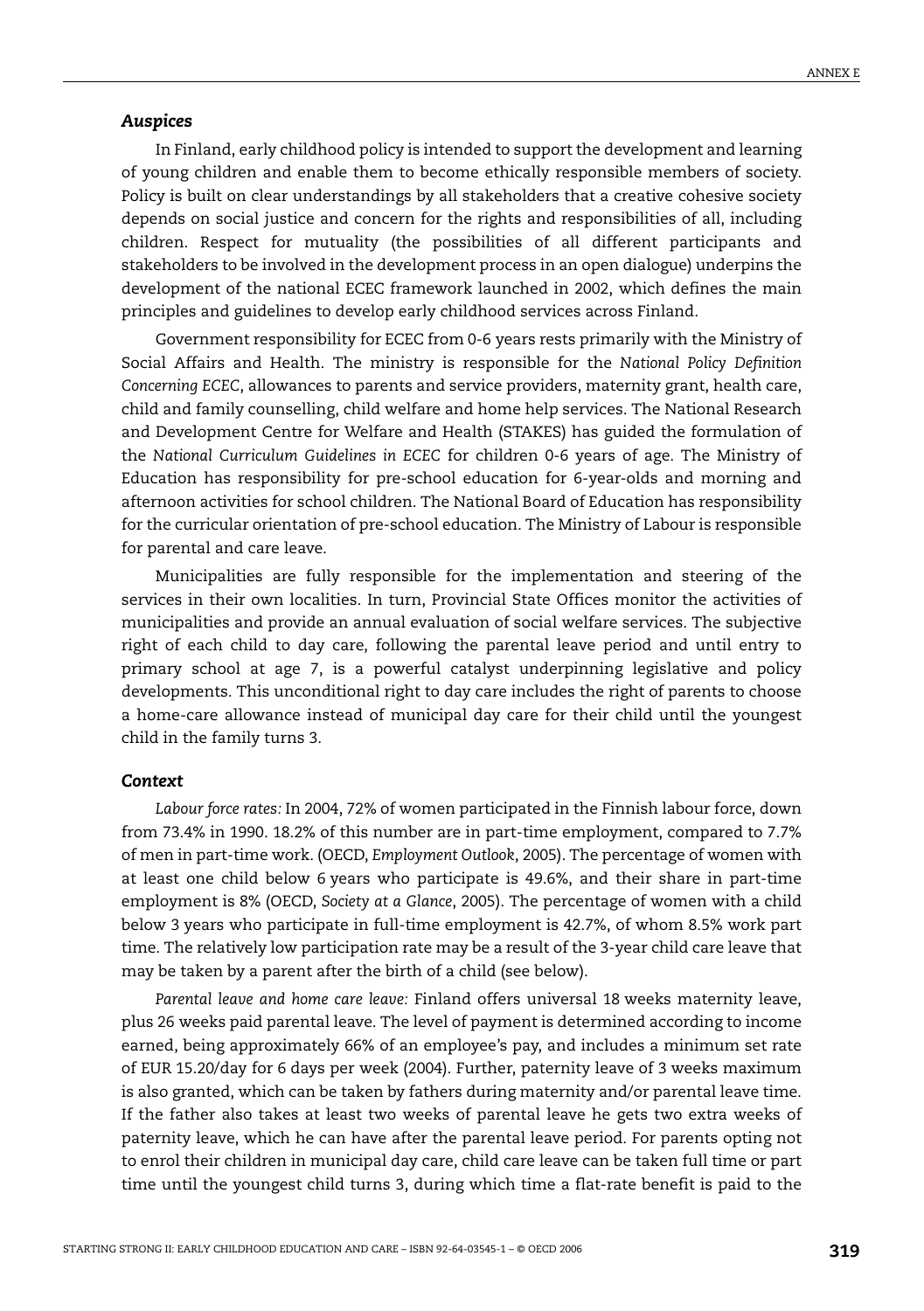parent at home. A partial child care leave can also be taken for children from birth to second grade in primary school, but with an allowance only when the youngest child is under 3 or in the first or second grades in primary school.

### *Access and provision*

Every child in Finland under compulsory school age has a subjective right to day care, to be provided by the local authority once parental leave comes to an end. Family and centre-based day care offer full day, full year service, including round the clock care if needed. The Reform concerning morning and afternoon activities for school children entered into force on 1 August 2004. This out-of-school provision is targeted for children on the first and second grades in primary school, and for children in special education from grades 3 to 9. As the provision of out-of-school services is not an obligation, the State provides substantial subsidies to municipalities that offer a minimum of 570 hours annually per child. These services include a variety of municipally provided services, extended by services provided by the Lutheran Church and other voluntary organisations.

*Operational features:* The municipalities have the obligation to organise day care for all young children whose parents choose to have it. Provision, operating hours and the annual duration of services vary according to service type. Municipalities can opt for a mixed system of provision, combining public and private provision. In general, municipalities provide services directly through municipal day care centres (*päiväkoti)*, family day care homes/places and the pre-school class (the main forms of provision). There are two types of private services in municipalities: the fully private services (7% of total) that parents can choose for their child, while accessing a private child care allowance; and secondly, services outsourced by the municipalities to selected private providers. These outsourced services are considered as part of the municipal network, and are partly administered by the municipality, *e.g.* in managing the delivery of places and in supervising quality. In addition, municipalities and voluntary organisations organise various open part-time or sessional ECEC services.

#### *Access patterns*

*0-1 years*: Almost all children are cared for by parents.

*1-3 years*: 27.5% of children 1-2 years, and 43.9% of 2- to 3-year-olds are in ECEC services, of which 54% in family day care and 46% in day care centres. Services are open 10-12 hours daily, and almost all children take full-time places.

*3-6 years*: 62.3% of 3- to 4-year-olds, 68.5% of 4- to 5-year-olds and 73% of 5- to 6-year-olds attend, generally full-day in day care centres or family day care.

*6-7 years*: Enrolments in pre-school education cover about 96% of children. 70% of these children also attend day care.

*Out-of-school provision* is accessed by 40.5% of the first grade children and 22.4% of children on the second grade in primary school. About 2 500 children in special education on grades 3-9 also attend these services.

*Attention to children with diverse needs:* In Finland, special services are not considered a separate system. The subjective right to access applies to all children. Many examples of inclusion can be seen in mainstream services all over Finland.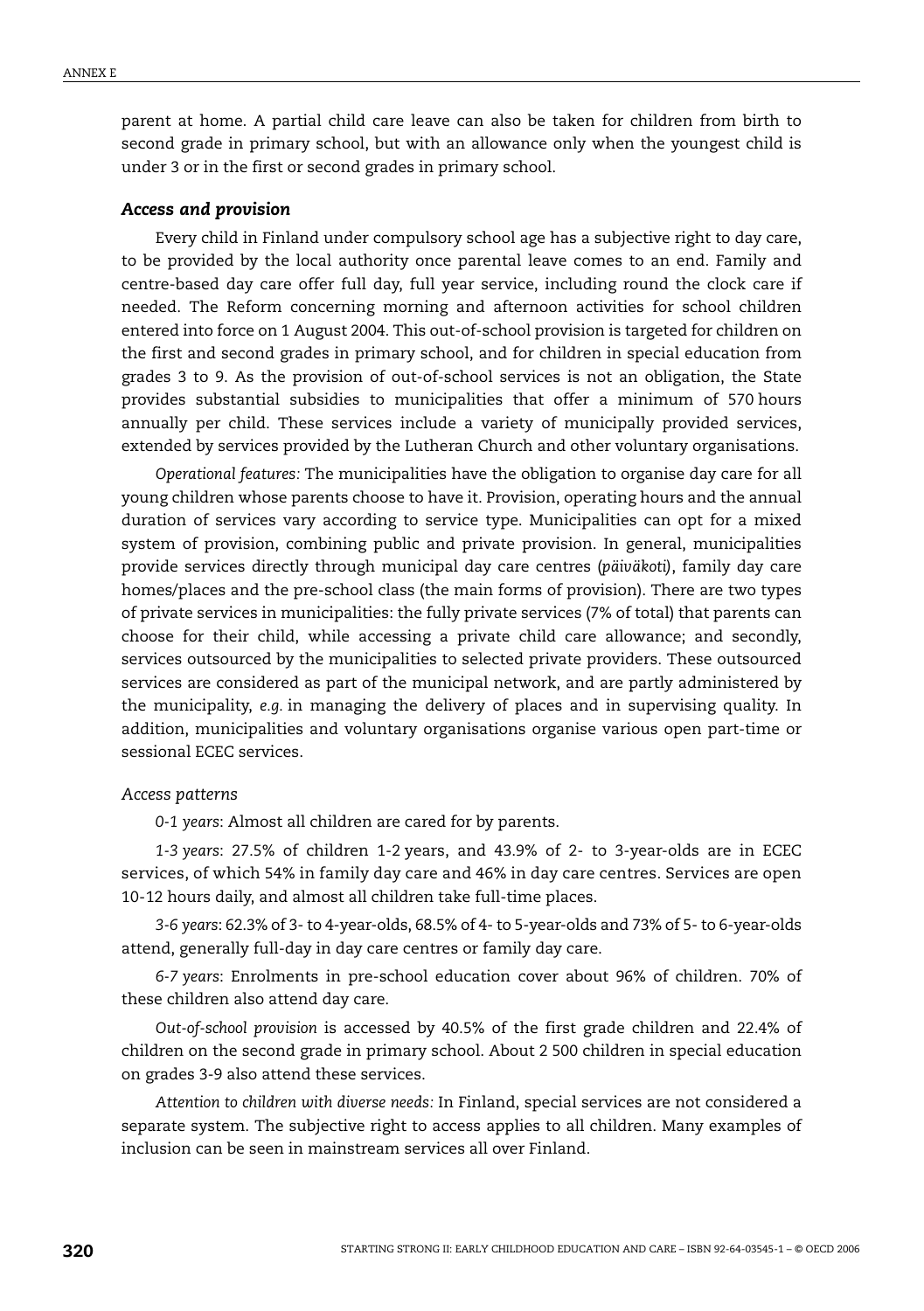*Children with disabilities:* In ECEC services, 7% of children have special needs. 85% of the children who receive special support are in mainstream programmes, the remaining 15% being in special groups, these representing about 1% of children in ECEC.

*Children from low-income families*: The child poverty rate in Finland is 2.8% after taxes and transfers, the second lowest in the world (UNICEF, 2005).

*Ethnic and bilingual children*: Apart from the Swedish-speaking population (5.6%), there are 2.4% of children using Finnish as a second language. There are over 100 different immigrant groups, the largest of which come from Russia and Somalia. The municipalities in which there is some small concentration of immigrants, for example, in Helsinki and the surrounding municipalities, make policy to support immigrant families and to create experimental programmes for them. Also attention and investment are devoted to the small Indigenous Sami population in Lapland.

### *Quality*

*Licensing and regulatory regimes:* Finland adopts a strongly decentralised style of regulation. At the same time, the legislation sets out strong and clear requirements, *e.g.* for staff qualification and adult-child ratios. These requirements apply to both public and private service providers.

*Funding:* According to OECD (*Education at a Glance*, 2005), expenditure in Finland on "preprimary educational institutions" (ISCED 0) as a percentage of GDP for pre-primary is 0.4%, and expenditure per child per annum is USD 3 929. These figures, based on ISCED Level 0 definitions, are very partial. Public expenditure for day care services for children 0-6 years amounts to 1.1% of GDP. When the pre-school class (6-7 years) is included, the total expenditure for ECEC is 1.3% of GDP (family day care, centre-based care and pre-school class). When expenditure on the home care allowance is added, the figure reaches 1.7% of GDP. For parents, affordability is not an issue because of the relatively small parent contribution of about 15% of costs, the rest being subsidised by state and local authority taxes. In addition, parents pay eleven months only per annum, although their child's place is available during holidays also. No fee is charged for low-income families, while the highest fee cannot be more than EUR 200 per month. Pre-school hours for the 6-year-olds are free.

*Staffing*: In addition to heads of centres children's day care services employ kindergarten teachers, children's nurses, and day care assistants. Of staff working directly with children, about 30% have a tertiary degree (bachelor or master of education or bachelor of social sciences), and the rest an upper secondary level training. This percentage of tertiary trained pedagogues is low compared to Denmark (60%) or Sweden (51%). In the pre-school class, teachers must have at least a tertiary level training. Almost all staff are female and some concern is expressed about recruiting more men in ECEC services. Only 4.6% of teachers and 5.8% of children's nurses are employed part-time.

*Training requirements:* Day care centres (*päiväkoti)* are staffed by kindergarten teachers (at least, one-third of staff), trained children's nurses and day care assistants. Kindergarten teachers complete 3-4 years of study for a Bachelor degree in Early Childhood Education or Social Sciences, some of them going on to Master's level. Some heads of centres have further training. The other main staff in day care centres are trained children's nurses who have a secondary vocational training of 3 years in practical nursing. Day care assistants have also appropriate training. Present policy seeks to maintain multi-professional, teamworking in centres, with staff carrying out different professional tasks and roles.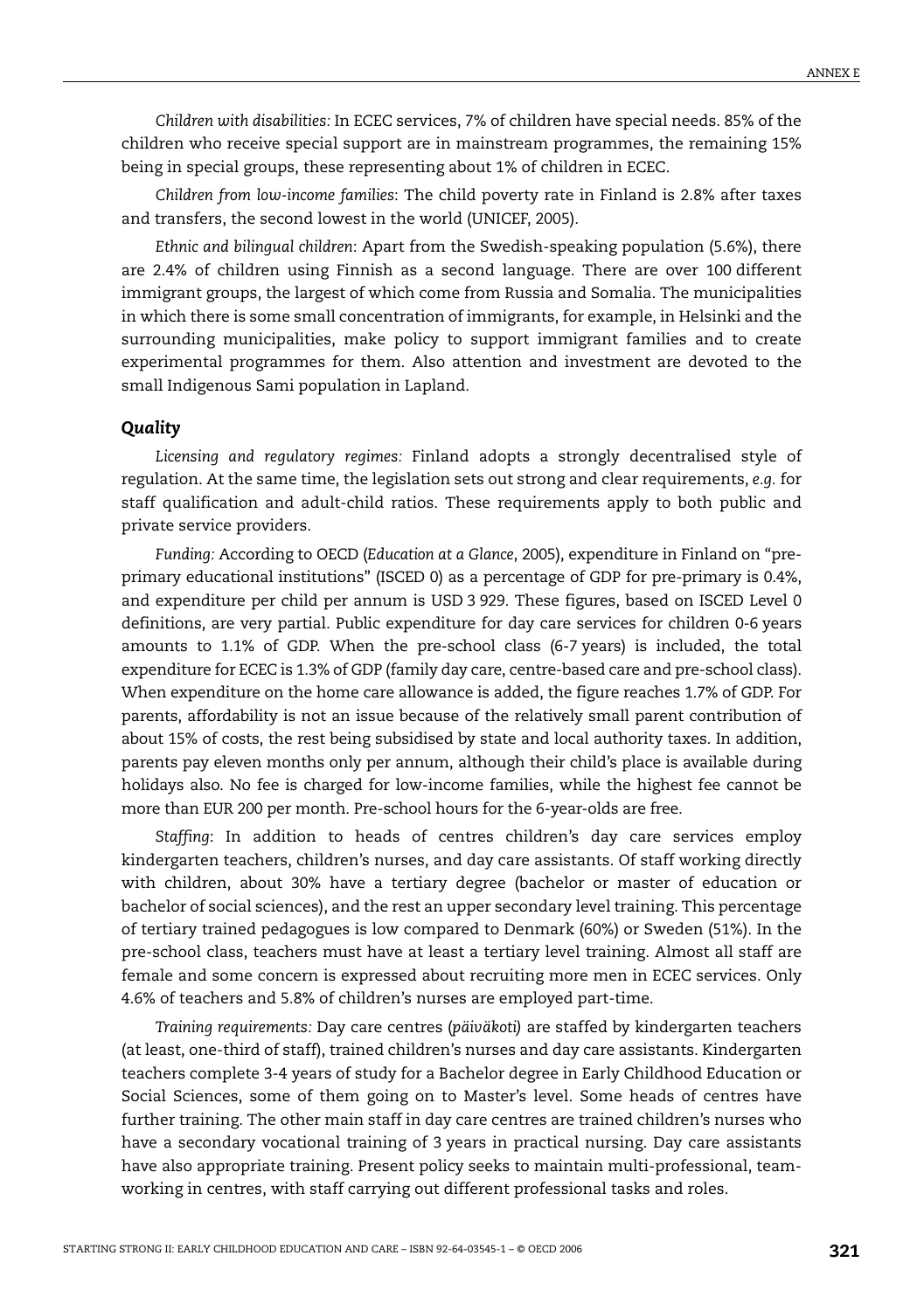Child minders must also have appropriate training but, in practice, variations in the length and content of their training occur. In 2000, the National Board of Education presented a recommendation for a new competence based qualification for child minders (Further Qualification for Child Minders, 2000). Training requirements are rigorous (perhaps the most demanding across the OECD countries), but in practice, the length of the training may vary according to the competence and work experience of the child minder. The schools offering the training and responsible for competence tests must make an individualised learning plan for each student.

*Work conditions:* The recruitment of new child minders in family day care and a shortage of special educators in ECEC are current challenges. Several initiatives are in place concerning training, steering and wages for family day carers, focused on local and regional networking and the development of new training models, targeting early special education in particular. For 73% of kindergarten teachers, the bachelor degree is only an intermediate phase to a master's degree. However, many of these students move to work in other fields where better income and career opportunities exist, along with better working conditions and less stressful work. The statutory weekly hours worked by trained staff are 38.15, both for kindergarten teachers and children's nurses. There is no statutory requirement for a minimum level of staff development, although an initiative specifying 3-10 days per year for all social welfare staff (including ECEC) took effect on 1 August 2005. From that time, the municipalities will have a statutory obligation to provide sufficient staff development for all social welfare staff (including ECEC).

*Child-staff ratios*: Child-staff ratios are low in Finland. In centre-based care, there should be at least 1 trained adult for every 4 children under age 3 years, and 1 children's nurse or kindergarten teacher for every 7 children over 3 years. In family day care, the ratio is 4 fullday children and one part-time pre-school or school child per child minder. In part-day services for children 3-6, the ratio is 13 children per one children's nurse or kindergarten teacher. In the pre-school class (6-7 years), there is a recommendation for group size, but no requirement for the child-staff ratio. This means that when the pre-school class takes place in a day care centre, the ratio goes according to the day care regulations (part day 1 to 13, full day 1 to 7). When the pre-school is in a school, the ratio can be as high as 13 children to one teacher, but in excess of 13, the teacher must have an assistant.

*Curriculum and pedagogy:* The *Core Curriculum for Pre-school Education* (2000) initiative began a holistic process of curriculum reform in Finland. Since August 2000 local curricula for pre-school education for 6-year-olds have been drafted in each municipality (day care centres and schools) in consultation with providers, including private providers from which local authorities have purchased pre-school services. The *National Curriculum Guidelines on ECEC* was published in September 2003. The guidelines serve as a basis for the design of the municipal (local) curricula for children from 0 to 6. The core curriculum stresses the importance of care, upbringing and education as an integrated whole for young children. Beyond this focus, no requirement about specific pedagogies is imposed. The new guidelines stress the importance of ECEC in the educational continuum as part of lifelong learning. The ECEC curriculum is part of a comprehensive, integrated whole that ensures consistency and continuity in children's development. The evaluation of the effects of the core curricula for pre-school education is now in process. STAKES provides training for the municipal curricula process organisers, who in turn, lead the training in the municipalities. The centre has also provided an internet-based network to support the organisers during the different phases of implementation (*www.stakes.fi/varttua*)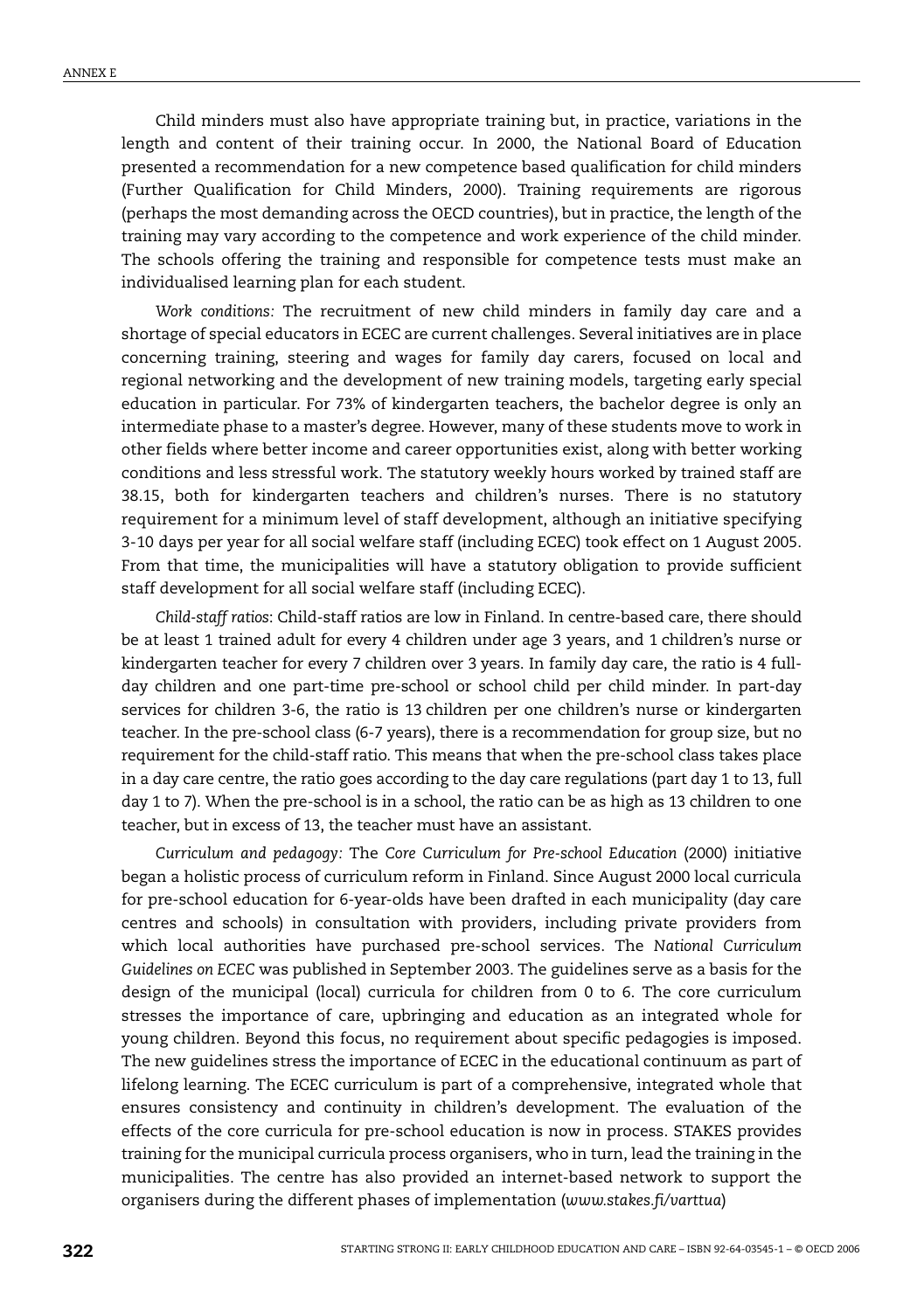*Monitoring, evaluation and research:* The government *Resolution Concerning National ECEC Policy* proposes an action programme for the development of ECEC, including the *Project on Quality and Steering in ECEC* (2000-2005) aimed at strengthening the local, regional and national systems of steering and assessment. Research on quality continues to expand, with clear cohesive links between several universities, the Ministry and STAKES. A tool to support ECEC staff across Finland is a comprehensive database (*www.stakes.fi/varttua*) containing the latest ECEC information on development projects and studies being conducted. This portal has a central role in the implementation of the new curriculum guidelines. Since 2002, information systems work has been guided by the Social Welfare and Health Care Data and Information Reform strategy. This strategy is designed to prepare a national social welfare and health care data information system comprising statistics, corporate data and information on regularly repeated studies and separate surveys. How ECEC planning, monitoring and evaluation activities are enhanced in the age of technology is a question for the future.

*Parent and community involvement*: Parents have a crucial role in ensuring the responsiveness of services to child interests and needs. Finland's *Government Resolution concerning the National ECEC Policy Definition* strongly raises the issue of parent involvement. National projects such as the *Educational Partnership* (2003-05) and *Early Support* (2004-05) seek to respond to parental needs, the former through staff training that enhances capacity to support parents and parenthood, the latter developing the role of parents in early intervention. In day care centres, it is customary to draw up an individual ECEC plan for each child in collaboration with parents. The implementation of the plan is assessed annually. This is a statutory obligation based on the *Act on the Status and Rights of Social Welfare Clients* (2000).

#### *Developments*

ECEC in Finland is a well-developed and stable system much appreciated by parents. Universal access to day care services has been a subjective right of each child under 3 since 1990 and of all pre-school children since 1996. Public investment is assured and quality regulations are clear and strictly enforced. The system is characterised by sensitivity to the rights of the child and an avowed concern for equality and fairness. Even for low-income families, fees are not a barrier either to access or to the labour market participation by parents. Day care fees are income-related, the variation being from EUR 18 to EUR 200 (USD 246) per month per child, depending on income level.

Parents have the freedom to use a private or public service. Competition from the excellent public services induces private providers to supply services at reasonable cost. Parents contribute 15.4% of the child care expenditure within public facilities (90% of the sector). With the private child care allowance and municipal supplements, the fees parents pay in private services do not significantly exceed fees in public facilities. Social welfare reform projects are a significant current state initiative with municipalities and regions having access to substantial funds (EUR 82 million/USD 101 245 400).

Mention has been made of the new *National Curriculum Guidelineson ECEC* (2003) developed by STAKES that guide the organisation and content of ECEC programmes for children 0-6. This curriculum was preceded by a similar initiative by the National Board of Education in formulating the *Core Curriculum for Pre-School Education.*